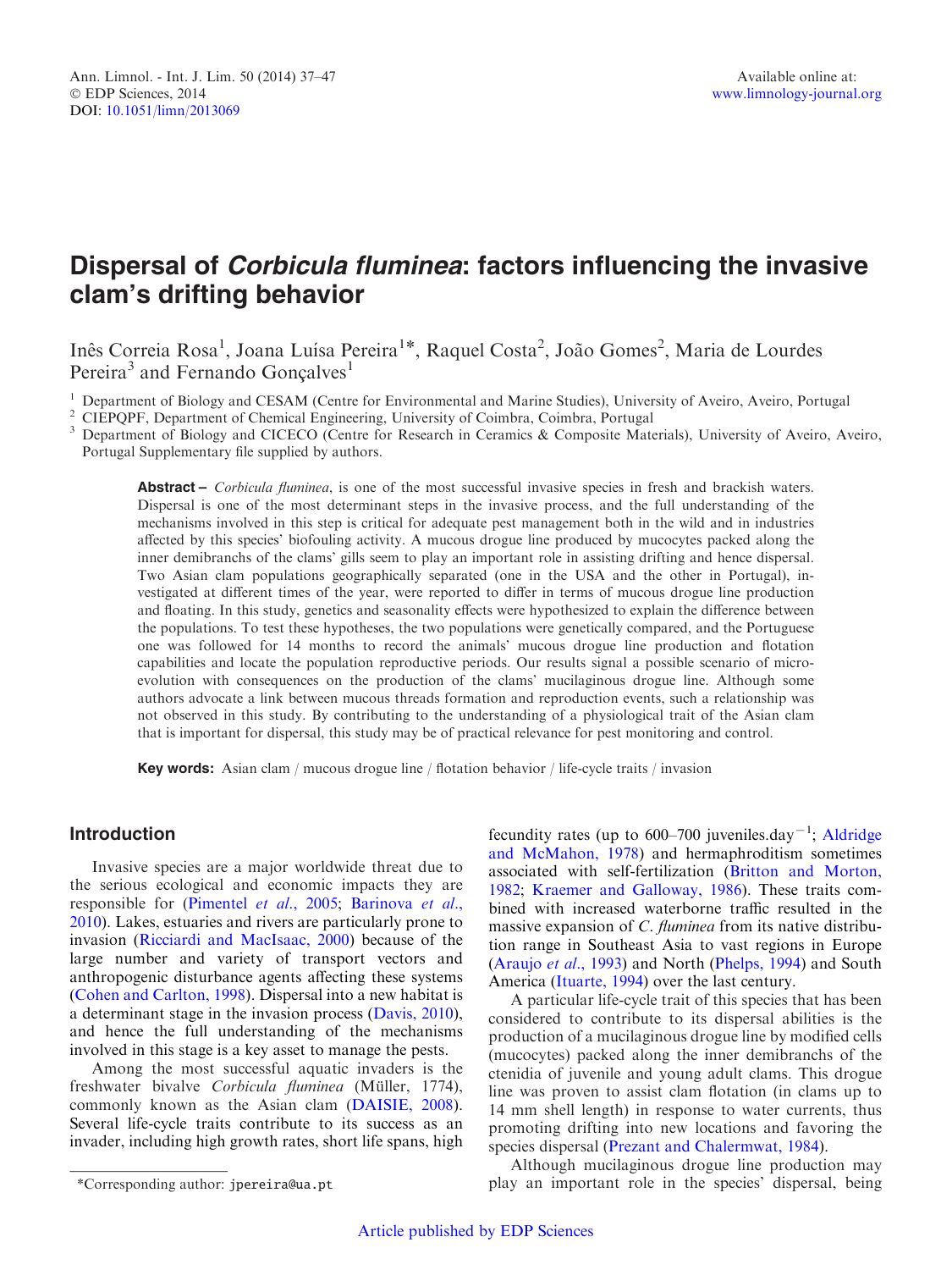potentially relevant from the pest management point of view little is known about this physiological feature. In a previous study, Rosa et al[. \(2011\)](#page-10-0) reported marginal industrial biofouling effects and mild invasion by C. fluminea in Portugal even though the species entered the country more than 30 years ago [\(Mouthon, 1981\)](#page-10-0). As a possible explanation for this unexpected observation, it was hypothesized that environmental conditions could constrain the production of the mucilaginous drogue line thus affecting the species' dispersal. In a subsequent study (Rosa et al[., 2012\)](#page-10-0), conducted in early spring (April), a USA population of C. fluminea was examined and temperature was shown to influence this trait. When the authors investigated the mucilaginous drogue line production and drifting behavior of a Portuguese Asian clam population later in summer (between June and August), implementing similar methodologies, neither mucocytes nor any flotation-like event were observed. Here a followup study is reported, with two major hypotheses being investigated to clarify the inconsistency observed among the two clam populations.

One of the hypotheses tested was that the two populations could represent different haplotypes of C. fluminea (Hypothesis 1). Given that the Corbicula genus shows high genetic variability and significant phenotypic plasticity has been attributed to the species [\(Glaubrecht](#page-9-0) et al[., 2003;](#page-9-0) [Park and Kim, 2003;](#page-10-0) Sousa et al[., 2007;](#page-10-0) [Pigneur](#page-10-0) et al., 2011), different haplotypes could result in physiological differences regarding drogue line production and hence drifting abilities. To test this hypothesis, the American and Portuguese clam populations were genetically characterized and compared. In parallel, the hypothesis that mucilaginous drogue line production could vary seasonally, which would explain the different behaviors observed in spring and summer, was also investigated (Hypothesis 2). Some authors (e.g., [Morton, 1977;](#page-10-0) Byrne et al[., 2000](#page-9-0)) suggested, although providing no clear supporting evidence, that the mucous threads in C. fluminea have an additional role in nourishing the embryos, also developing in the inner demibranchs, and/or in assisting the release of juveniles out of the gills. This being the case, an annual variation of mucous production, concomitant with the animals' reproductive cycle, could be expected. To assess this hypothesis, the Portuguese clam population was followed for 14 months as a study model. The animals' flotation behavior and the production of mucilaginous threads by ctenidial mucocytes were analyzed throughout the test period. The population's reproductive period(s), potentially connected with mucous production, were also located by following the seasonal changes in the clams' body condition (as dry tissue weight) and the population dynamics, complementing with morphological examination of the clams' gills to identify the presence of offspring.

Because *C. fluminea* is a serious aquatic invader, with both ecological and industrial impacts, it is important to enlarge the body of knowledge on the species' biology. The study of the Asian clam dispersal mechanisms, namely by characterizing possible seasonal patterns and the life-cycle traits linked to the process, may contribute to the design of more effective monitoring strategies and improved control methods for the nuisance.

#### Materials and Methods

### Assessing Hypothesis 1: Genetic typing of the two C. fluminea populations

The genetic characterization of both the American (see Rosa et al[., 2012](#page-10-0) for details on this population) and the Portuguese populations (see below for details on the collection site) was done through restriction fragment length polymorphism (RFLP) analysis of the mitochondrial cytochrome  $c$  oxidase subunit I gene (mtCOI) plus sequencing of the gene ([Renard](#page-10-0) et al., 2000). Twenty clams (shell length above 22 mm) were collected from each population. The animals' valves were opened by gently forcing them with a blunt needle, and each individual was placed in a vial filled with absolute ethanol PA at  $4^{\circ}$ C in order to preserve DNA integrity. Total DNA was extracted from approximately 30 mg of each individual using the E.Z.N.A. $^{(8)}$  Mollusc Isolation Kit as indicated by the manufacturer. A 710 bp fragment of the mtCOI gene was amplified by polymerase chain reaction (PCR) using the primers designed by Folmer *et al.* (1994): LCOI490 (5'-GGTCAACAAATCATAAAGATATTG-3') and HCO2198 (5'-TAAACTTCAGGGTGACCAAAA AATC-3'). A negative control (no DNA template) was used in the reaction. Amplification of 15 ng DNA occurred in a total volume of  $25 \mu L$  and the reaction mixture also included 1  $\mu$ M of each primer, 0.2 mM of each dNTP, 1 mM of MgCl<sub>2</sub>, 0.025 U.µL<sup>-1</sup> adjusted to 1 U.sample<sup>-1</sup> of Taq DNA Polymerase (Fermentas, Lithuania) plus the recommended buffer. The PCR protocol consisted in an initial denaturation step of 60 s at  $94^{\circ}$ C, 35 annealing/ elongation cycles of 60 s at 94 °C, 60 s at 4 0 °C and 90 s at 75 °C, and a final elongation step at 72 °C for 5 min. The PCR product was then digested by the restriction enzyme Sac I (Takara, China):  $5 \mu L$  of the PCR product with  $5 U$  of the restriction enzyme plus the corresponding buffer as recommended by the enzyme manufacturer were incubated overnight at  $37^{\circ}C$ ; 5 U of restriction enzyme were further added to prolong digestion for 3 h; the reaction was terminated by adding  $1 \mu L$  of loading buffer to each mixture. An agarose gel  $(1.5 \frac{9}{w})$  electrophoresis was run in order to confirm whether all individuals could be identified as C. fluminea (one band of 710 bp or two bands of 200 and 500 bp; [Renard](#page-10-0) et al., 2000). In order to further find the haplotype(s) present in the samples, the PCR product was purified  $(ExoSAP-IT^{\circledR};$  Affymetrix, USA) and sequenced in a certified laboratory according to ISO 9001:2008, using the oligo LCOI490. The obtained sequences were compared with sequence data from the NCBI nucleotide database (http://www.ncbi.nlm.nih.gov) using BLAST homology search. Similar sequences were aligned with the clams' sequences using CLUSTALW2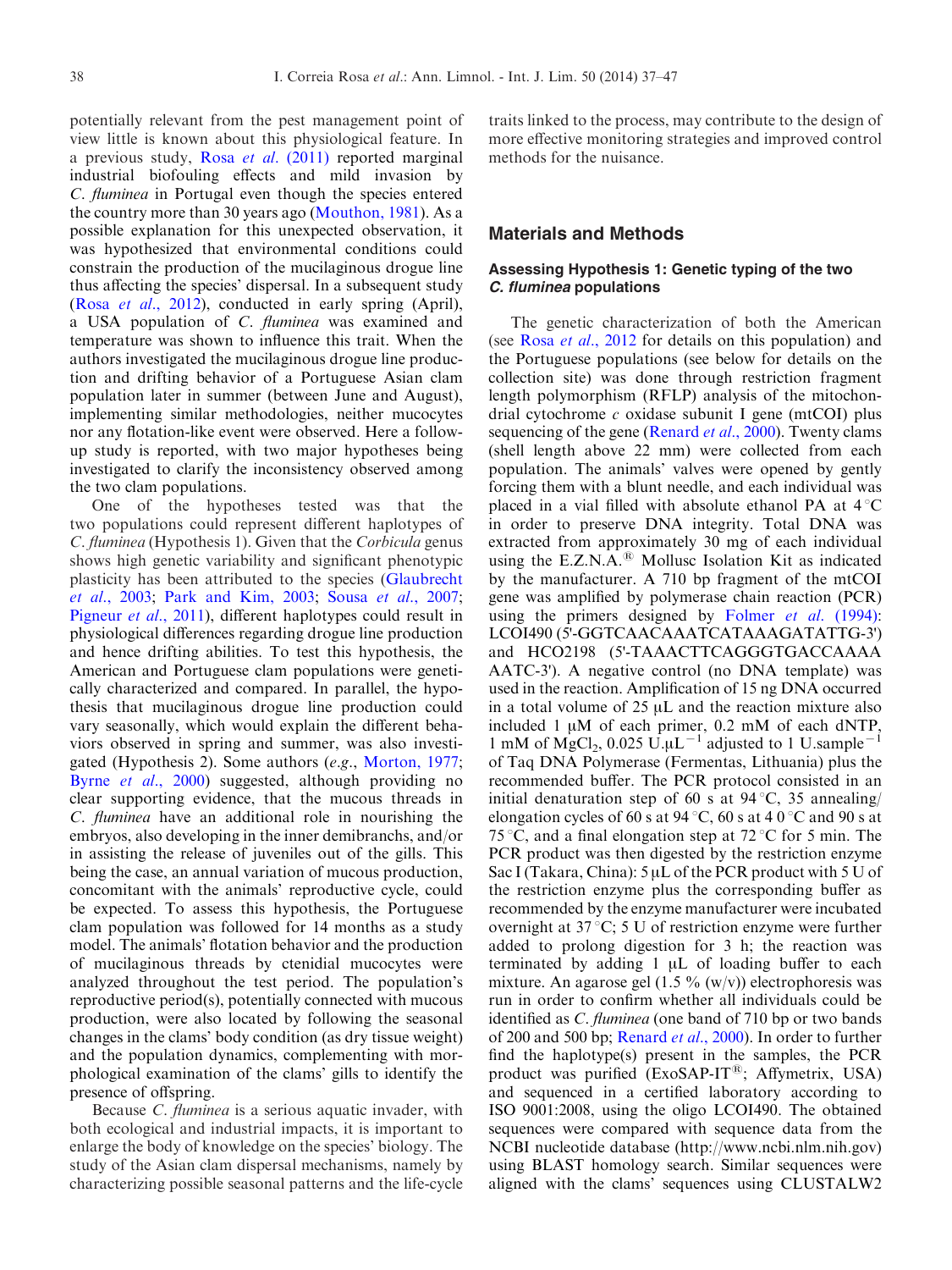(EMBL-EBI) and the differences between the sequence of nucleotides were then assessed.

#### Assessing Hypothesis 2: Seasonal variation of the drogue line production

#### Study site and clam collection details

C. fluminea individuals were collected in Casal de São Tomé, Mira, Portugal (N40°25'06.90"/W8°44'13.18"), from a sandy muddy shallow creek, which is connected to other brooks, forming a network of small canals. Clams were collected monthly from October 2011 to December 2012 and twice a month between May and September 2012, the latter being expected to cover the breeding period. Two different sampling strategies were employed depending on the subsequent analysis. Qualitative sampling was used to obtain organisms for histological studies and analysis of drifting behavior as detailed below. Clams were collected by using a shovel to drag sediment into a bag with 1 mm mesh size, used to roughly sieve the sample. Clams with shell length in the range 9–14 mm, corresponding to mature animals that were already proven to be able to produce a mucilaginous drogue line ([Prezant and](#page-10-0) [Chalermwat, 1984;](#page-10-0) [Ituarte, 1985](#page-9-0)), were then selected. Quantitative sampling was used to address the seasonal variation of the clams' body condition and obtain cohort frequencies (see below for details). Clams were collected with a Van Veen grab  $(15 \times 32 \times 19.5 \text{ cm})$  from three sampling points along a transect established in the creek. The sediment collected was dragged into a 1-mm mesh size bag to roughly sieve the sample, which was then transferred to a 20-L bucket filled with ca. 15 L of field water for transportation to the laboratory.

Temperature, pH, conductivity and dissolved oxygen contents were measured in situ with a multiparameter field probe (WTW-Multi3430). Flow speed was estimated by examining the traveling time of a floating plastic cylinder. Water samples (ca. 4 L) were collected and vacuum filtered (GF/C 1.5- $\mu$ m pore filters) for further determination of turbidity through the calculation of the absorption coefficient  $(m^{-1})$ ; [Brower](#page-9-0) et al., 1997). The filtration residue was used to quantify the total suspended solids (mg.L<sup>-1</sup>; [APHA, 1995](#page-9-0)) and photosynthetic pigments ( $\mu$ g. L<sup>-1</sup> Chl *a*; [Lorenzen, 1967\)](#page-9-0). Sediment was also collected to quantify the loss-on-ignition organic matter content (% (w/w); [ASTM, 2000](#page-9-0)).

# Analysis of the seasonal changes in clams' flotation behavior and drogue line production

Clams' flotation behavior was observed in situ and in the laboratory. In the field, ten clams (shell length in the range 9–14 mm) were randomly drawn from the qualitative sample previously collected (see above for details) and placed into a plastic container with dimensions  $35 \times 25 \times 6$  cm. The clams were subjected to the field water flow by keeping the container fully flooded for

4–5 min and their flotation activity (if any) was recorded. In addition, as the clams were observed to be actively siphoning, some drops of  $5\%$  (w/v) toluidine blue were placed near the siphons to assess whether a mucous drogue line was being produced. The clams were then transported to the laboratory in plastic containers filled with field water, which was then gradually replaced by dechlorinated municipal water for acclimation purposes. The sample was kept under continuous aeration in a culture room at constant temperature  $(20 \pm 2 \degree C)$  and photoperiod (16  $h^L$ :8  $h^D$ ). After 24 h, the clams were transferred into a 15-L aquarium, containing 14 L of dechlorinated municipal water, and placed inside a submerged crystallizing dish to continue the acclimation period for another 24 h. An externally driven recirculation and filtration system was set in the aquarium to ensure the water quality. Following the approach suggested by [Prezant and Chalermwat \(1984\)](#page-10-0) and Rosa et al[. \(2012\)](#page-10-0), the clams were submitted to a gentle water flow and their flotation behavior (if any) was recorded over a 30-min period.

Microscopic inspection of the ctenidial mucocytes distributed in the inner demibranchs of clams sampled qualitatively was performed to get additional insight into the mucilaginous drogue line production and support the interpretation of the flotation data. Ten clams (shell length ranging from 9 to 14 mm) were transported in plastic containers filled with field water to the laboratory, where they were immediately opened through gentle forcing between valves with a blunt needle. Their soft tissues (whole body) were fixed in Zenker's fluid overnight. The fixed samples were treated as detailed by [Rosa](#page-10-0) *et al.* [\(2012\)](#page-10-0). Briefly, they were washed and dehydrated, and then the tissues were carefully embedded in paraffin wax (Paraffin mp 56–58 °C, Merck KGaA), so that anteroposterior sections could be made in the organisms, corresponding to longitudinal sections of the demibranchs. The blocks were sectioned at 5–7 µm cut thickness. The sections were stained with sodium borate buffered aqueous toluidine blue. The first eight sequential sections of the demibranchs were selected for microscopic examination to assess the presence of mucous cells (Olympus CKX41 inverted microscope).

#### Identification of the population's reproductive period(s)

Data on both the seasonal variation of the clam's body condition and the population dynamics, complemented by the morphological examination of the clams' gills, were employed to locate the population's reproductive periods.

The clams were sorted from the quantitative samples brought from the field (see above for details). The total clam numbers were counted and the animals' shell lengths were measured with a digital caliper to the nearest 0.1 mm. Subsamples of 30 clams covering the whole samples' size range were taken to establish allometric relationships between biomass (dry weight of the soft tissues obtained by drying to constant mass at  $60-80$  °C) and shell length. The model DTW =  $a \cdot L^b$ , where DTW and L represent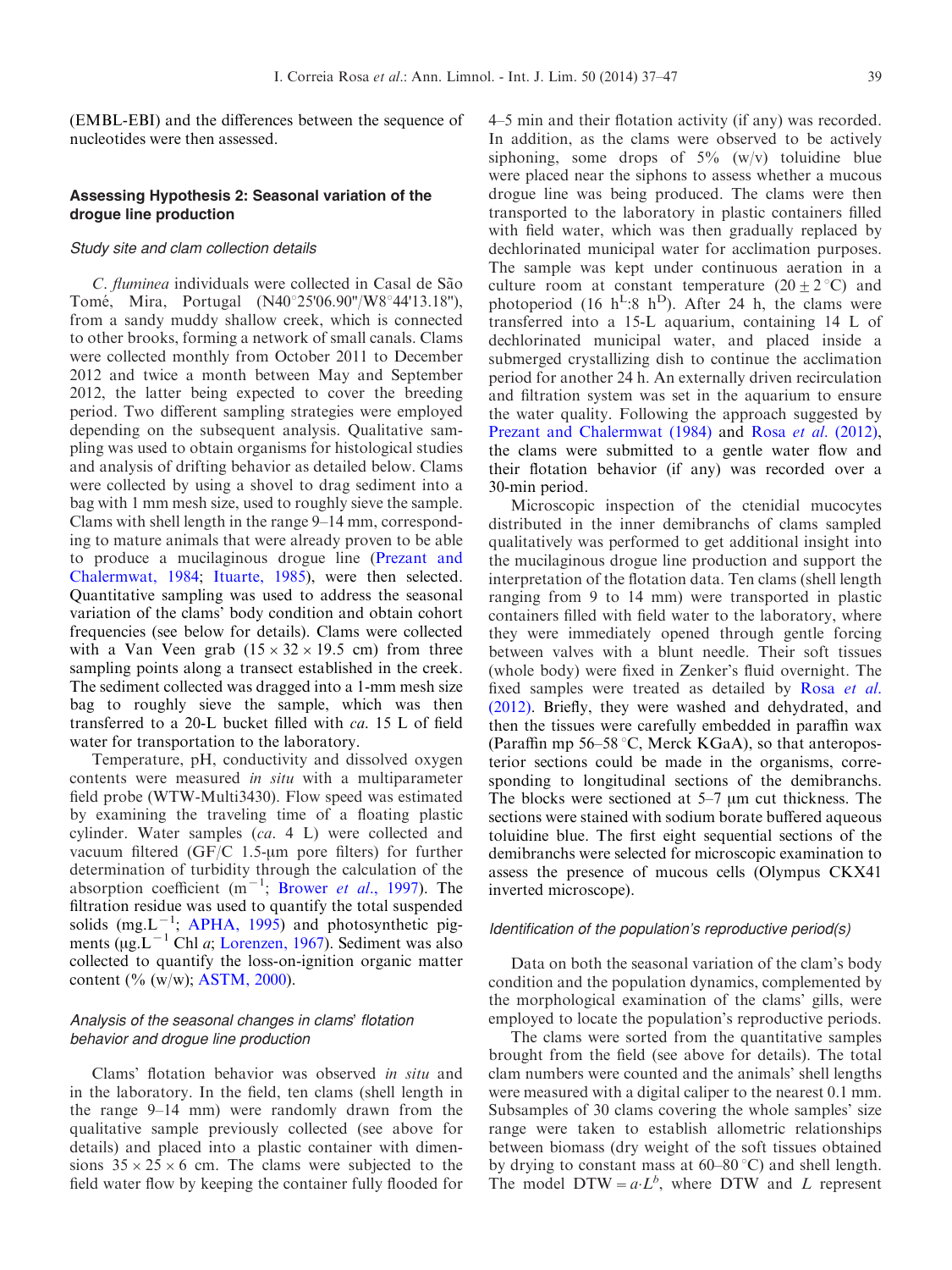<span id="page-3-0"></span>clams' dry tissue weight (mg) and shell length (mm), respectively, was fitted to the data by plotting ln DTW against ln L. Data showing a Cook's distance greater than one were eliminated since they can be considered influential [\(Quinn and Keough, 2002\)](#page-10-0). Whenever the probability distributions of ln DTW at each ln L were normal, a Model I regression was applied (ordinary least-squares). In cases where normality was not observed (November and December 2011, and January and March 2012), a Model II regression was applied (ranged major axis regression) ([Legendre and Legendre, 1998\)](#page-9-0). Coefficients of determination  $(r^2)$  were determined in order to estimate the proportion of the total variation in ln DTW that was explained by the allometric relationship with ln L ([Quinn](#page-10-0)) [and Keough, 2002](#page-10-0)). Analysis of covariance (ANCOVA) followed by the Tukey's multiple comparison test was applied to compare the slopes of the regression models obtained over the study period using  $\ln L$  as a covariate ([Quinn and Keough, 2002](#page-10-0)). Regression lines determined by the Model II regression approach were excluded from this analysis as the extension of this model to ANCOVA cannot be applied ([Quinn and Keough 2002\)](#page-10-0).

Ten clams (shell length in the range 9–14 mm) were randomly collected from each qualitative sample (see above for details on sampling) to examine the presence of offspring in the gills. This evaluation was used to infer C. fluminea maturation state and to morphologically identify the onset of the reproductive period(s). After collection, the clams' valves were immediately opened by forcing them with a blunt dissection needle and the whole organism was preserved in  $96\%$  (v/v) ethanol. At the laboratory, extemporaneous microscopic slides were prepared by gently smashing and smearing the gills into the slide with the cover slip. Whole homogenized alcohol samples were also observed to ensure that any offspring released during preservation could be tracked. The slides were observed under an inverted light microscope (Olympus CKX41) and the presence/absence of offspring was recorded.

# **Results**

# Assessing Hypothesis 1: Genetic typing of the two C. fluminea populations

Genetic typing of the Portuguese and the American clam populations revealed that there is no clear distinction between them as both exhibit the same haplotype (COI haplotype I; GenBank: AF269090-3).

# Assessing Hypothesis 2: Seasonal variation of the drogue line production

#### Analysis of the seasonal changes in clams' flotation behavior and drogue line production

No clam drifting was observed in situ or in the laboratory throughout the entire study period. Also, no



Fig. 1. Overview of the visceral mass of C. *fluminea* focusing oocytes (oc) and inner demibranchs (db), (a) without ctenidial mucocytes (cm), (b) with incipient mucocytes and (c) with abundant mucocytes. Panels (a) and (b) refer to the Portuguese clam population while panel (c) refers to the American C. fluminea population (collected from Sommerset, NJ, USA) analyzed by Rosa et al[. \(2012\)](#page-10-0).

toluidine blue staining was observed in the field, indicating that the mucous drogue line was not being produced by the clams observed. The clams, both in situ and in the laboratory, distended their exhalant siphon and foot when exposed to the water flow, but only small movements with no clear lifting off the substratum for further drifting into the water column were observed. Microscopic inspection of the clams' inner demibranchs generally revealed no ctenidial mucocytes  $(Fig, 1(a))$ . The histological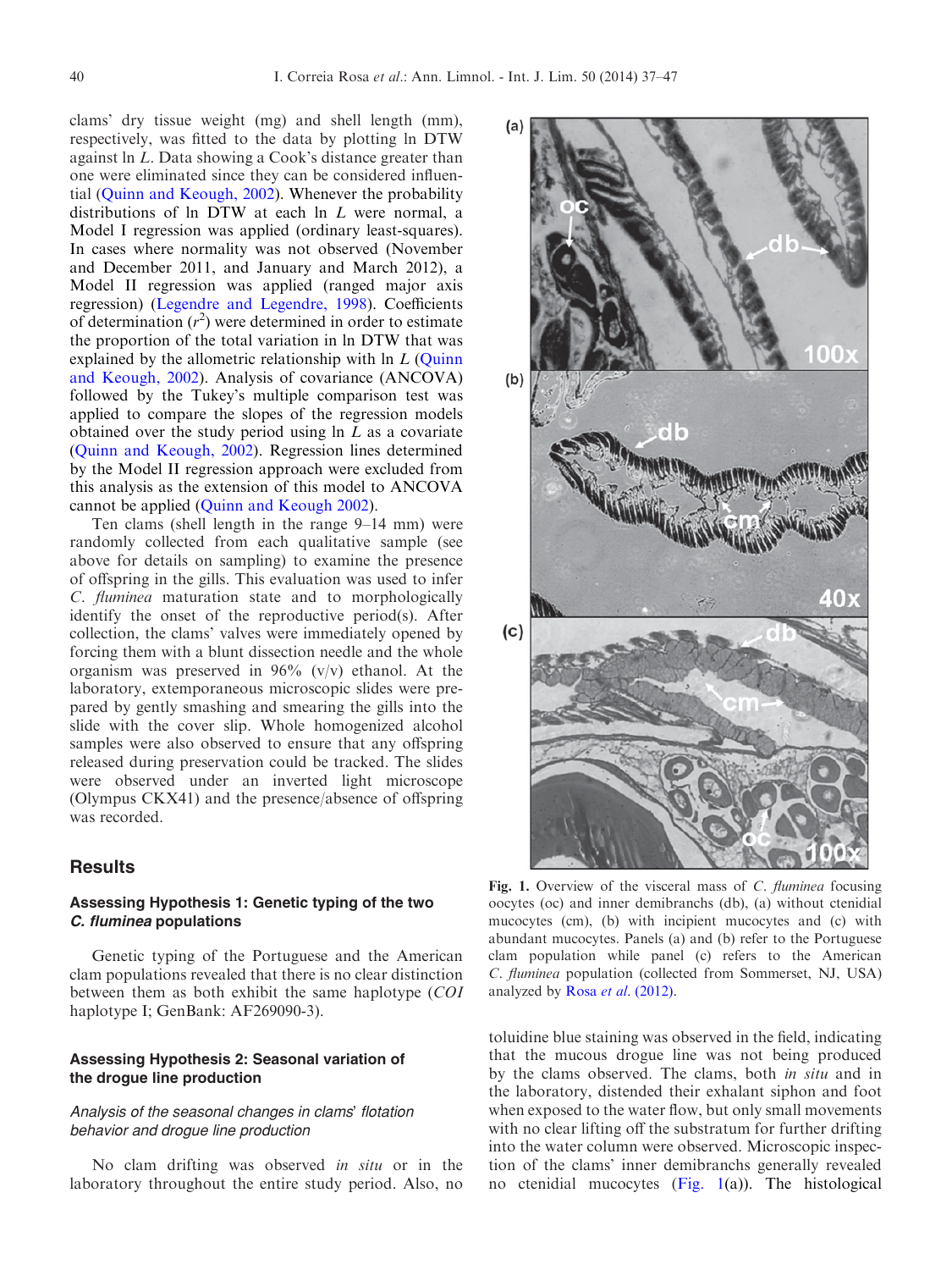<span id="page-4-0"></span>**Table 1.** Estimated parameters of the allometric model DTW =  $a L^b$  (DTW in mg and L in mm) and respective coefficients of determination  $(r^2)$ . The number of allometric equations statistically differing from that found for each sampling date (ANCOVA followed by the Tukey's *post-hoc* test;  $P < 0.05$ ) is also presented; allometric models based on Model II regression approach were excluded from this analysis (see Material and Methods section for details), being denoted by '–'.

|               |               |      |       | No. of distinct |
|---------------|---------------|------|-------|-----------------|
| Sampling date | $\mathfrak a$ | b    | $r^2$ | regressions     |
| 01 Oct 2011   | 111           | 2.66 | 0.943 | 5               |
| 03 Nov 2011   | 162           | 2.51 | 0.917 |                 |
| 09 Dec 2011   | 153           | 2.52 | 0.814 |                 |
| 04 Jan 2012   | 165           | 2.49 | 0.888 |                 |
| 06 Feb 2012   | 354           | 2.27 | 0.821 |                 |
| 05 Mar 2012   | 117           | 2.62 | 0.827 |                 |
| 10 Apr 2012   | 773           | 2.04 | 0.856 | 10              |
| 02 May 2012   | 2117          | 1.65 | 0.840 | 6               |
| 16 May 2012   | 1422          | 1.79 | 0.865 |                 |
| 04 Jun 2012   | 388           | 2.18 | 0.925 |                 |
| 15 Jun 2012   | 257           | 2.28 | 0.918 |                 |
| 02 Jul 2012   | 330           | 2.23 | 0.914 |                 |
| 18 Jul 2012   | 424           | 2.16 | 0.907 |                 |
| 31 Jul 2012   | 132           | 2.49 | 0.906 |                 |
| 13 Aug 2012   | 159           | 2.53 | 0.931 |                 |
| 03 Sep 2012   | 218           | 2.33 | 0.903 |                 |
| 17 Sep 2012   | 314           | 2.19 | 0.918 |                 |
| 01 Oct 2012   | 324           | 2.26 | 0.851 |                 |
| 07 Nov 2012   | 420           | 2.11 | 0.908 |                 |
| 05 Dec 2012   | 728           | 1.94 | 0.801 |                 |

screening showed mucocytes in the demibranchs of individuals sampled in the first two months of the study (October and November 2011). Overall, mucocytes were observed in 15 out of the 20 individuals sampled in those months. However, such mucocytes seemed to stand in an incipient state as clearly shown in [Figure 1\(](#page-3-0)b) by comparison with the "swollen" cells shown in [Figure 1](#page-3-0)(c).

#### Identification of the population's reproductive period(s)

The general allometric equation relating dry tissue weight and shell length was successfully fitted to the several data sets obtained throughout the study period  $(P < 0.05$  in all cases; Table 1 and Fig. 2). Such gradients were significantly affected by the collection date (ANCOVA:  $F = 12.46$ ; d.f. = 15, 469;  $P < 0.05$ ), with each allometric model differing from at least two other equations characterizing distinct data sets (post-hoc Tukey's test;  $P < 0.05$ ). [Figure 3,](#page-5-0) obtained from the allometric models (Table 1), shows the seasonal change of dry tissue weight of two hypothetical standard organisms: a juvenile with 8 mm shell length and an adult with 25 mm shell length. The model juvenile is characterized by generally constant physiological condition throughout the sampling period although its dry tissue weight undergoes a slight increase during spring, followed by a decrease in early summer, which are compatible with incipient reproduction. As for the model adult clam, the change of the allometric models translates into a clear and more pronounced annual pattern of body condition: the dry tissue weight of such an individual increases from late winter over spring and suffers a marked drop in late



Fig. 2. Allometric models characterizing Corbicula fluminea body condition on selected occasions between October 2011 and December 2012. The curves were drawn using the parameters presented in Table 1. For clarity purposes, only models statistically differing from at least six other equations (ANCOVA followed by the *post-hoc* Tukey's test;  $P < 0.05$ ) and models found through Model II regression were represented in the figure.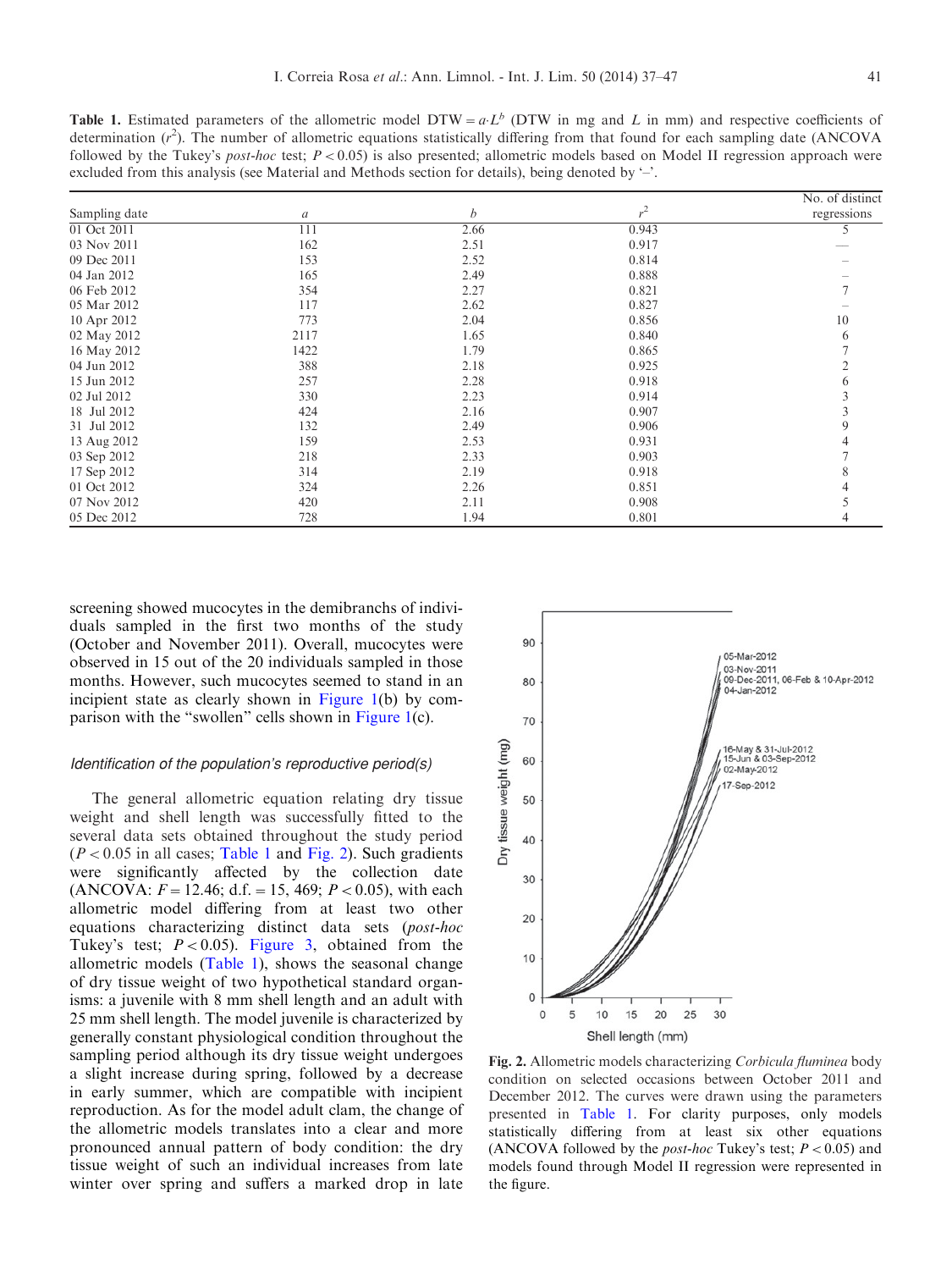<span id="page-5-0"></span>

Fig. 3. Seasonal variation of dry tissue weight of two model clams with 8 and 25 mm shell length during the sampling period. The underlying allometric models are presented in [Table 1](#page-4-0) and [Figure 2](#page-4-0). Error bars represent 95% confidence intervals. Shadowed areas represent the periods where morphological examination showed offspring in the parents' gills.

spring; over summer the body condition keeps generally lower than in spring, fluctuating in a series of peaks, with tendency to stabilize in late autumn. This seasonal pattern of body condition is consistent with a primary release of offspring in late spring, followed by multiple spawning events over summer until mid-autumn. The difference, in absolute terms, of the body condition of clams collected in equivalent periods of 2011 and 2012 (October–December) is worth noticing, with the animals collected in 2012 having significantly lower dry tissue weight (but following a similar trend in both the periods). Such a difference can be related to different environmental conditions in the two periods; the lower water temperature in October to December 2012 as compared with the equivalent period in 2011 (see supplementary Fig. S1 available online at the address: http://www.limnology-journal.org) should have played its role in this context.

Morphological examination showed that the presence of offspring in clams' inner demibranchs scattered across the study period as shown by the shadowed areas in Figure 3, signaling a more continuous-like breeding behavior for the population, consistent with the multiple spawns mentioned above. Offspring were found in parents' gills even in November and December 2012.

[Figure 4](#page-6-0) shows the clam population density and mean shell length in the study site over the sampling period. Overall, clam density was  $(\text{mean} \pm \text{SD})$  3247 + 1122 clams.m<sup> $-2$ </sup>, with a maximum peak of over 6000 clams.m<sup>-2</sup> recorded in August 2012 and minimum densities of  $\langle 1500$ clams.m<sup> $-2$ </sup> reached in April, May and December 2012 ([Fig. 4\)](#page-6-0). The highest values of mean shell length were recorded in April and May 2012 (mean  $\pm$  SD: 17.59  $\pm$  3.80 and  $17.40 \pm 3.57$  mm, respectively), while on average the clams were the smallest in November 2012 with a mean shell length of (mean  $\pm$  SD) 14.00  $\pm$  2.74 mm [\(Fig. 4\)](#page-6-0). In June and in the beginning of August, clam's mean shell length was also low as compared with the rest of the year (mean + SD of  $14.44 + 3.60$  mm and  $14.12 + 3.34$  mm, respectively) ([Fig. 4](#page-6-0)). Figure 5, where size frequency distributions are presented, further documents the dynamics of the population structure over the study period. Young adults with shell length between 11.5 and 17.5 mm tended to be the most abundant size class, dominating the population size structure. The fraction of juveniles (shell length up to 10 mm; [Ituarte 1985;](#page-9-0) [Cataldo and Boltovskoy](#page-9-0) [1998;](#page-9-0) [Mouthon 2001a](#page-10-0)) in the population was always low compared with that of the adults. Juvenile fraction noticeably increased over June 2012, decreasing in the beginning of the following month. Then, it peaked again in late July 2012, and juveniles kept being found until mid-September 2012. A final increase of the juvenile fraction was observed in November 2012. Such variation of the population size structure is consistent with multiple spawning events occurring from late spring through summer until mid-autumn. The recruitment periods identified in summer and autumn ([Fig. 5](#page-7-0)) consistently occurred 1–2 months after drops in the clams' body condition indicative of spawning ([Figs. 2](#page-4-0) and 3). An earlier, less significant recruitment event seemed to happen in March 2012 ([Fig. 5\)](#page-7-0), 5 months after the previous spawn in October 2011 ([Figs. 2](#page-4-0) and 3), indicating that the progeny released in autumn takes longer to grow over winter as compared with the individuals born in the warm months.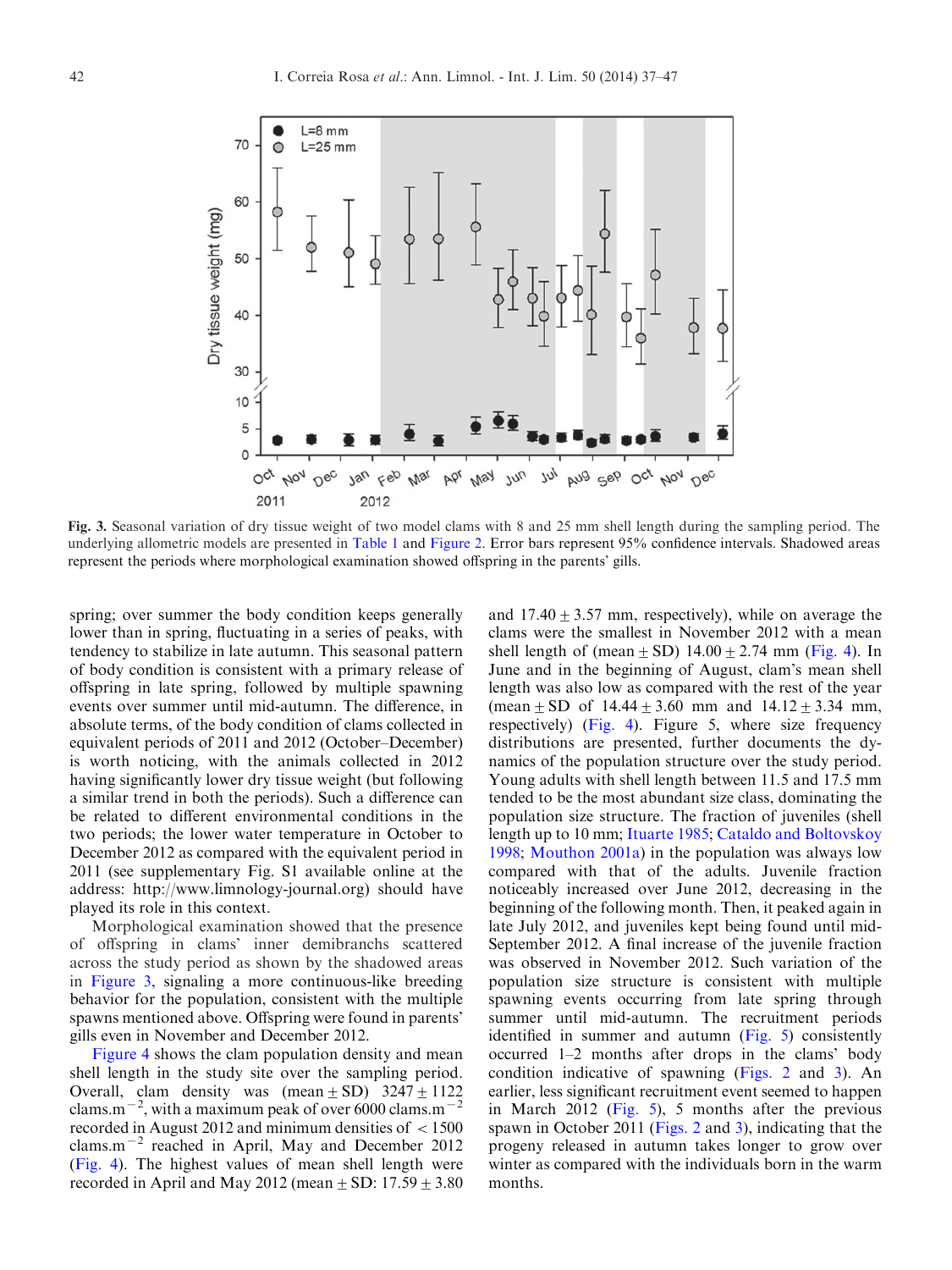<span id="page-6-0"></span>

Fig. 4. Variation of the population density (left yy'-axis) and mean shell length (right yy'-axis) during the sampling period. Error bars represent SD.

# **Discussion**

Understanding the process through which the Asian clam produces a mucilaginous drogue line that promotes its flotation and drifting into new areas may contribute to more effective pest management. As this process was investigated in two C. fluminea populations geographically separated (one in Sommerset, NJ, USA and the other in Portugal), at different times of the year, unexpected differences were observed – mucous threads and floating responses, reported for the American clam population (Rosa et al[., 2012](#page-10-0)) were completely absent among the organisms drawn from the Portuguese population. It was hypothesized that such differences could be due to genetic differences between the two populations and/or seasonal effects, and these two hypotheses were hence investigated in this study.

The taxonomy of the *Corbicula* genus is generally confused and yet unsolved because of the recognized high phenotypic variation in shell morphology, color and ornamentation, contrasting reproductive strategies and ecological differences ([Glaubrecht](#page-9-0) et al., 2003; [Park and Kim, 2003;](#page-10-0) Sousa et al[., 2007](#page-10-0); [Pigneur](#page-10-0) et al., [2011](#page-10-0)). It was shown here that there is no clear genetic distinction between the American and the Portuguese Corbicula populations, both exhibiting the same haplotype – haplotype I as described by Renard et al[. \(2000\)](#page-10-0) in Europe, which corresponds to Corbicula sp. (Form A) described by Lee et al[. \(2009\)](#page-9-0) in the USA and C. leana described by [Park and Kim \(2003\)](#page-10-0) in Asia. It should be noted that androgenesis is a common feature of the Corbicula genus ([Komaru and Kawagishi, 1998;](#page-9-0) [Byrne](#page-9-0) et al[., 2000](#page-9-0); [Ishibashi](#page-9-0) et al., 2003), which compromises analysis relying only on mitochondrial sequences as conducted in this study i.e., distinct nuclear lineages can be grouped in the same mitochondrial cluster ([Park and](#page-10-0)

[Kim, 2003;](#page-10-0) [Hedtke](#page-9-0) et al., 2008; [Pigneur](#page-10-0) et al., 2011). Further genetic studies, combining nuclear and mitochondrial data along with detailed morphological examination, should thus be carried out for a definite genetic comparison of the two populations of interest.

Some authors [\(Morton, 1977](#page-10-0); [Williams and](#page-10-0) [McMahon, 1987](#page-10-0); Byrne et al[., 2000](#page-9-0)) suggested that the mucous produced in C. fluminea demibranchs play an important role in reproduction, namely by assisting the nourishment of the developing embryos and the release of offspring out of the parents' gills. The mucilaginous drogue line production and associated drifting behavior could thus be expected to vary seasonally concomitantly with the species reproductive cycle.

In this study, data on the animals' body condition seasonal pattern, gills' morphological examination and population size structure dynamics were integrated to locate the reproductive period(s) of the Portuguese clam population. These data consistently indicated that breeding occurred from late spring until mid-autumn, with multiple spawns in a more continuous-like reproductive pattern over this period. Major recruitment events in June, August–September and November were identified based on the population dynamics analysis. Reproduction of C. fluminea is known to vary greatly with location ([Table 2](#page-8-0)), which suggests a strong influence of environmental and genetic factors in life-cycle-related events. Although one recruitment episode (from early summer to early autumn) or two episodes (one in spring/early summer and other in late summer/early autumn) are most commonly reported for Asian clam populations, the pattern observed in this study is in agreement with many other works that also show recruitment occurring in mid/ late-Autumn [\(Table 2](#page-8-0)).

Despite the reproductive patterns observed in the clam population, no mucocyte cells could generally be found in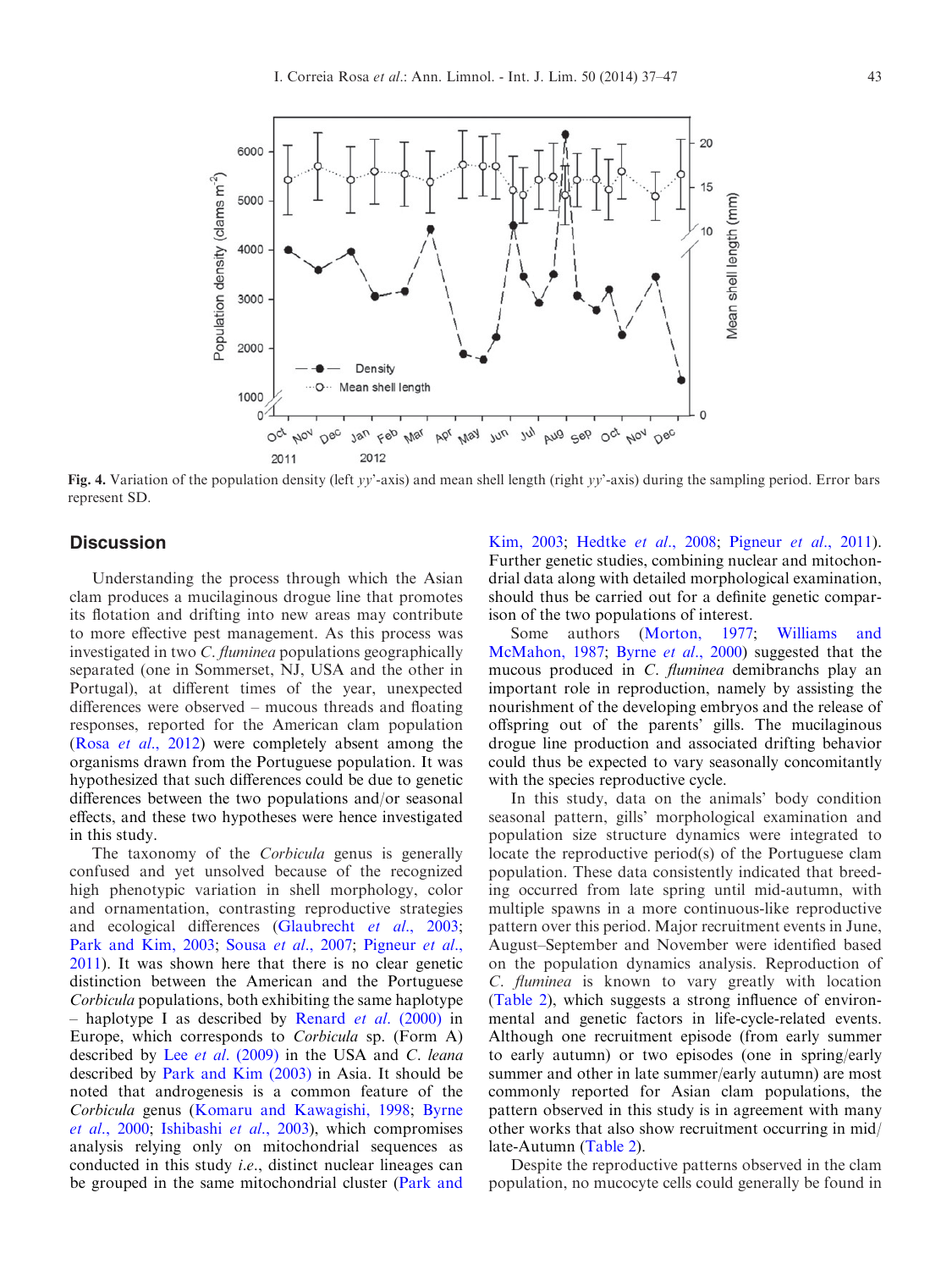<span id="page-7-0"></span>

Fig. 5. Size frequency distribution of the clam population during the sampling period (October 2011 to December 2012). n represents the total clam density (clams.m<sup> $-2$ </sup>).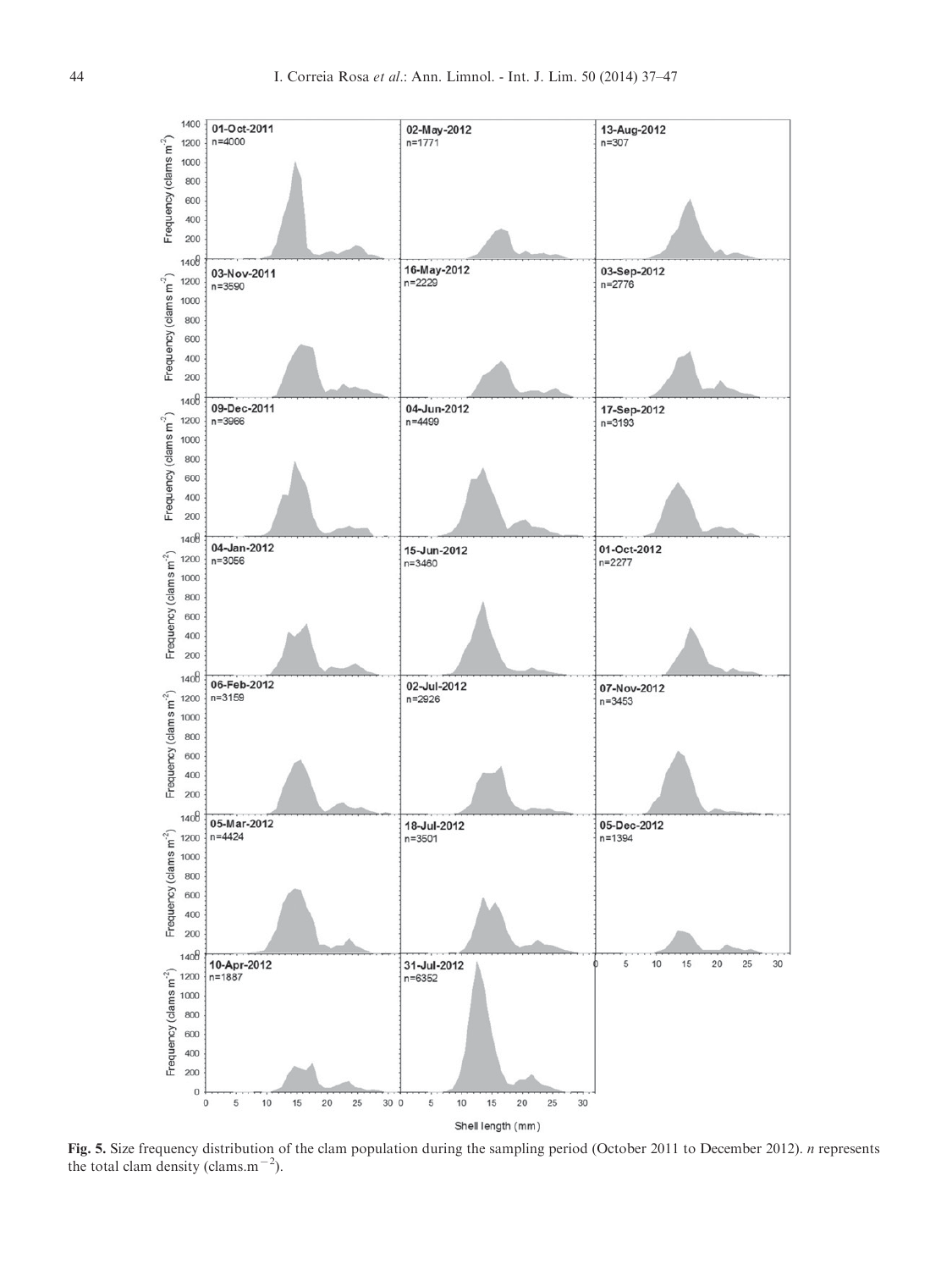<span id="page-8-0"></span>Table 2. Summary of shell length, clam density and recruitment events for several C. fluminea populations. The study site location, sampling date and water temperature range are also shown. This summary result from a thorough literature search and only studies reporting data on at least four of the columns were considered.

| Shell length<br>temperature<br>range<br>Study<br>$\text{(clams.m}^{-2})$<br>Sampling date<br>range (°C)<br>Study site location<br>range (mm)<br>Sep 1974–Jan 1976<br>$12.2 - 32.2$<br>$17.7 - 94.6$<br>Apr-Jul & Aug-Dec<br>Aldridge and<br>Lake Arlington, USA<br>$0.2 - 40$ | Recruitment events |
|-------------------------------------------------------------------------------------------------------------------------------------------------------------------------------------------------------------------------------------------------------------------------------|--------------------|
|                                                                                                                                                                                                                                                                               |                    |
|                                                                                                                                                                                                                                                                               |                    |
|                                                                                                                                                                                                                                                                               |                    |
| McMahon (1978)                                                                                                                                                                                                                                                                |                    |
| $\sim$ 3- $\sim$ 30<br>Ituarte $(1985)$<br>Punta Atalaya, Argentina<br>Nov 1982-Apr 1985<br>$\sim$ 11–27<br>$36 - 1132$<br>September                                                                                                                                          |                    |
| Sep 1980–Dec 1982<br>Trinity River, USA<br>$2.6 - \sim 45$<br>$305 - 16198$<br>Mar-Jul & Aug-Nov<br>McMahon and<br>$4.8 - 29$<br>Williams (1986)                                                                                                                              |                    |
| Hornbach (1992)<br>Mechums River, USA<br>Oct 1982–Oct 1983<br>$0 - 26$<br>$0.4 - 19$<br>$173 - 1495$<br>July                                                                                                                                                                  |                    |
| <b>French and Schloesser</b><br>St. Clair River, USA<br>$1.8 - 5.3$<br>1988-1990<br>$0.5 - 12.5$<br>$18 - 187$<br>-<br>(1996)                                                                                                                                                 |                    |
| Cataldo and<br>Paraná River Delta,<br>Oct 1995–Oct 1996<br>$0.2 - 33$<br>379-2609<br>$Oct-Nov$<br>$10 - 29$<br>Boltovskov (1998)<br>Argentina                                                                                                                                 |                    |
| $\sim$ 2- $\sim$ 24<br>Rajagopal et al. (2000)<br>Lek River, Netherlands<br>Aug 1991–Jan 1993<br>May/Jun & Sep                                                                                                                                                                |                    |
| $1.5 - \sim 29$<br>Mouthon (2001a)<br>Saone River, France<br>Sep 1986–Dec 1999<br>$0.5 - 27.2$<br>$\sim$ 120-934<br>Jun/Jul & Aug/Sep                                                                                                                                         |                    |
| Mouthon (2001b)<br>Sep 1996–Dec 1999<br>$3 - 23.5$<br>$\sim$ 300-5266<br>Rhône River, France<br>$\sim 0.5 - \sim 29.3$<br>Jul–Sep                                                                                                                                             |                    |
| Aug 1993-Nov 1994<br>Morgan <i>et al.</i> $(2003)$<br>Connecticut River, USA<br>$-1.7-30.6$<br>$52 - 114$<br>$Jun-Sep$                                                                                                                                                        |                    |
| Mouthon and<br>Loire River, France<br>Dec 2001-May 2003<br>$88 - < 4000$<br>Jan-Feb & May-Oct<br>$[Ice]-25$<br>$0.5 - \sim 34$<br>Parghentanian (2004)                                                                                                                        |                    |
| Sousa et al. (2006)<br>Lima River, Portugal<br>Aug 2004 & Aug 2005<br>$20.1 - 22.9$<br>$13.0 - 51.6$<br>60                                                                                                                                                                    |                    |
| <b>Schmidlin and Baur</b><br>Alrhine River, Switzerland<br>Mar 2003–Oct 2003<br>$7 - 24$<br>$1 - 24$<br>$83 - 339$<br>Jun-Jul<br>(2007)                                                                                                                                       |                    |
| Sousa et al. (2008)<br>Minho River, Portugal<br>$6.7 - 23.1$<br>1.85-41.83<br>$92 - 2152$<br>Jan 2005-Aug 2006<br>$\overline{\phantom{0}}$                                                                                                                                    |                    |
| Mondego Estuary, Portugal<br>Dec 2007–Dec 2008<br>$10.1 - 25.4$<br>419<br>Franco <i>et al.</i> (2012)<br>$0.92 - 37$                                                                                                                                                          |                    |
| Casal de São Tomé, Portugal<br>Oct 2011-Dec 2012<br>Present study<br>$11.8 - 20.5$<br>$6 - 32$<br>1353-6352<br>Jun-Sep $&$ Nov                                                                                                                                                |                    |

the tested animals' gills (in the cases where mucocytes were observed, and the cells were in an incipient state) over the 14-month study. This result does not definitely contradict the link between mucous production and reproductionrelated events – in populations where mucous is actually produced, mature parents' developing embryos and offspring release from the parents' gills may benefit from it as defended by some authors [\(Morton, 1977;](#page-10-0) [Williams and](#page-10-0) [McMahon, 1987;](#page-10-0) Byrne et al[., 2000](#page-9-0)). However, the reported data prove that mucous production is not a necessary condition for successful clam reproduction to occur. Previous studies on mucocytes showed that the mucous threads are produced by juvenile and small adult clams (up to 14 mm shell length), and, together with other behavioral mechanisms, assist the drift of the clams through flotation in response to water currents [\(Prezant](#page-10-0) [and Chalermwat, 1984](#page-10-0); Rosa et al[., 2012\)](#page-10-0). The absence of mucocytes cells in the inner demibranchs of the test clams is thus consistent with the absence of drifting, both in the field and in the laboratory, throughout the sampling period.

As the American and the Portuguese clam populations were proven to be genetically similar and season-driven effects were ruled out, the question why the two populations have different mucous production and drifting capabilities remains unanswered. It can be speculated that, while corresponding to the same species, the two populations are different due to a high rate of genotypic and/or phenotypic plasticity. It is possible that the colonization of different habitats triggered microevolutive events towards local adaptation [\(Ashley](#page-9-0) et al., 2003; Sousa et al[., 2007\)](#page-10-0), which may explain the inhibition of the drogue line

production and drifting behavior in the Portuguese clam population. Further studies are now necessary to assess this hypothesis.

Overall, this study confirms that mucocytes development is directly related to Asian clam drifting behavior and indicates that microevolutionary events may condition these processes. It thus contributes to the understanding of a physiological trait of the species that is important for dispersal and hence relevant from the pest management point of view. As already discussed, the absence of conspicuous drogue line production and drifting behavior is likely to constrain the species dispersal; and, in fact, although reported in Portugal since the early 1980s [\(Mouthon, 1981](#page-10-0)), C. fluminea has not yet invaded all the country's watersheds, contrary to the USA where faster expansion seems to have occurred [\(Counts, 1986\)](#page-9-0). Also, the impacts in Portuguese freshwater-dependent industries are relatively mild (Rosa et al[., 2011](#page-10-0)) opposing to serious damages reported by the American facilities ([Pimentel](#page-10-0) et al., 2005). This suggests that decreased/absent mucocyte activity and hence slower clam's dispersal, may add to extended lag-phase periods or massive die-offs events (as discussed in Rosa et al[., 2011](#page-10-0)) to explain the reduced economic impacts observed in the country. The findings of the present study may represent an additional asset to refine the Asian clam pest management in the sense that the inhibition of the mucous drogue line production can be faced as a new target in the development of improved control strategies.

Acknowledgements. The authors are grateful to João Simões, Carolina Madeira and Artur Alves for their advice regarding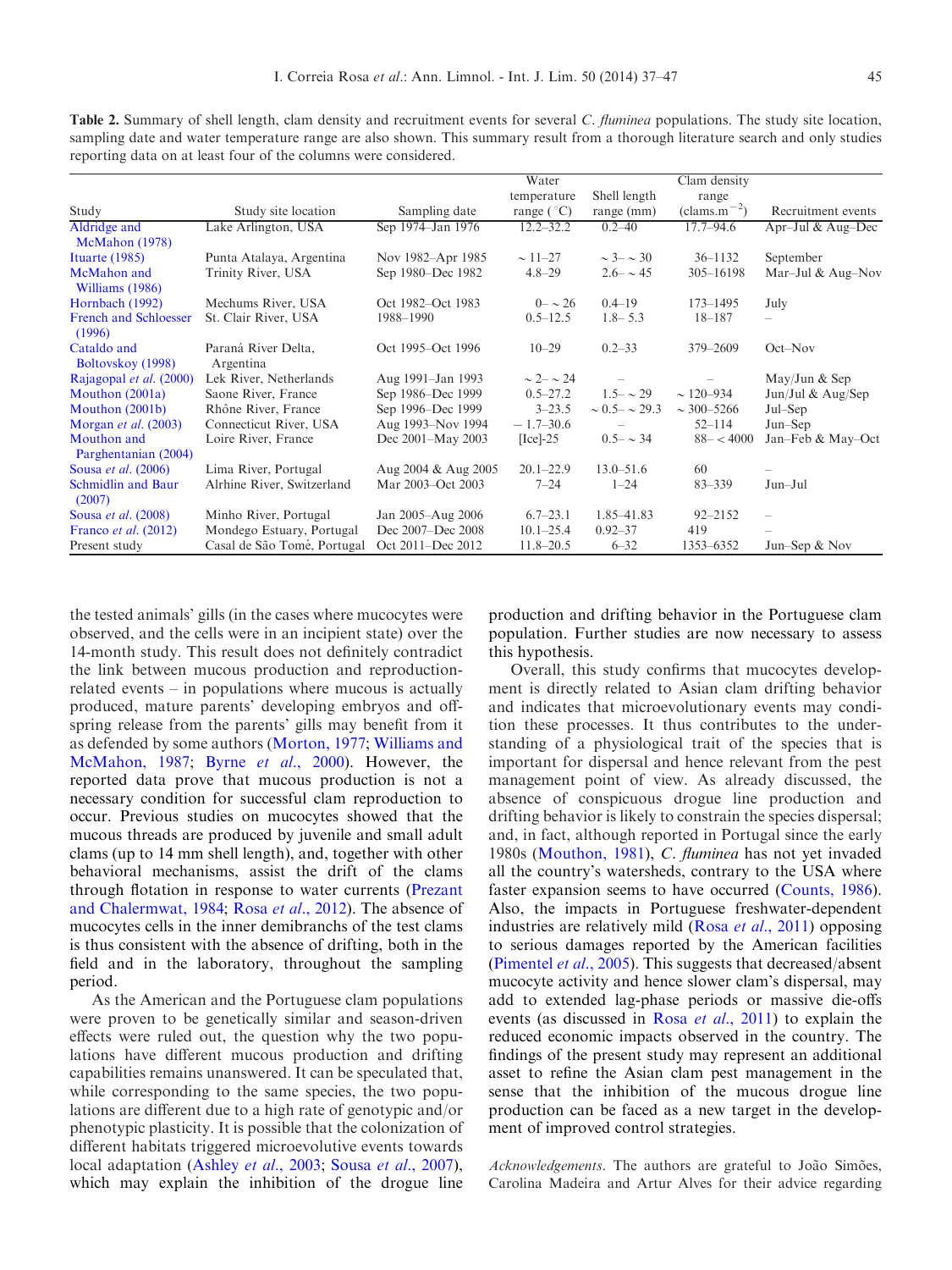<span id="page-9-0"></span>genetic analysis, as well as to Robert Prezant for his help in interpreting histological results. Bruno Castro, Henrique Queiroga and Alexandre Caseiro provided important guidance on the analysis of the population data. We would also like to thank all colleagues who helped in the field work as well as Rebecca Shell for collecting the clams from the USA population used in the genetic analysis. Inês Correia Rosa and Joana Luisa Pereira are recipients of individual scholarships by the Portuguese Foundation for Science and Technology (FCT) (Ph.D. scholarship SFRH/BD/33395/2008 and Post-Doctoral scholarship SFRH/BPD/44733/2008, respectively). This study was supported by the European Regional Development Fund – EDRF, through the Operational Competitiveness Programme – COMPETE, and by national funds through FCT under the scope of the project PTDC/AAC-AMB/113515/2009,CICECO – PEst – C/CTM/LA0011/2013 is acknowledged.

#### References

- Aldridge D.W. and McMahon R.F., 1978. Growth, fecundity, and bioenergetics in a natural population of Asiatic freshwater clam, Corbicula manilensis Philippi, from north central Texas. J. Mollusc. Stud., 44, 49–70.
- APHA, 1995. Standard Methods for the Examination of Water and Wastewater, Washington.
- Araujo R., Moreno D. and Ramos M.A., 1993. The Asiatic clam Corbicula fluminea (Müller, 1774) (Bivalvia: Corbiculidae) in Europe. Am. Malacol. Bull., 10, 39–49.
- Ashley M.V., Willson M.F., Pergams O.R.W., O'Dowd D.J., Gende S.M. and Brown J.S., 2003. Evolutionarily enlightened management. Biol. Conserv., 111, 115–123.
- ASTM. 2000. Standard test methods for moisture, ash, and organic matter of peat and other organic soils (D 2974-00). American Society for Testing and Materials, West Conshohocken, USA.
- Barinova S.S., Yehuda G. and Nevo E., 2010. Comparative analysis of algal communities in the rivers of northern and southern Israel as bearing on ecological consequences of climate change. J. Arid Environ., 74, 765–776.
- Britton J.C. and Morton B., 1982. A dissection guide, field and laboratory manual for the introduced bivalve Corbicula fluminea. Malacol. Rev. Suppl., 3, 1-82.
- Brower J.E., Zar J.H. and von Endem C.N. 1997. Field and Laboratory Methods for General Ecology, 4th edn,, WCB McGraw-Hill, Boston, USA.
- Byrne M., Phelps H., Church T., Adair V., Selvakumaraswamy P. and Potts J., 2000. Reproduction and development of the freshwater clam Corbicula australis in southeast Australia. Hydrobiologia, 418, 185–197.
- Cataldo D. and Boltovskoy D., 1998. Population dynamics of Corbicula fluminea (Bivalvia) in the Paraná River Delta (Argentina). Hydrobiologia, 380, 153–163.
- Cohen A.N. and Carlton J.T., 1998. Accelerating invasion rate in a highly invaded estuary. Science, 279, 555–558.
- Counts C.L., 1986. The zoogeography and history of the invasion of the United States by Corbicula fluminea. Proceedings of the Second International Corbicula Symposium. Am. Malacol. Bull. - Special edition No. 2.
- DAISIE European Invasive Alien Species Gateway. 2008. Corbicula fluminea, Accessed online 01 June 2013, http:// www.europe-aliens.org/speciesFactsheet.do?speciesId=53281
- Davis M.A. 2010. Invasion Biology, Oxford University Press, Oxford, UK.
- Folmer O., Black M., Hoeh W., Lutz R. and Vrijenhoek R., 1994. DNA primers for amplification of mitochondrial cytochrome c oxidase subunit I from diverse metazoan invertebrates. Mol. Mar. Biol. Biotechnol., 3, 294–299.
- Franco J.N., Patricio J., Modesto V., Thompson J., Marques J.C. and Neto J.M., 2012. Population dynamics of Corbicula fluminea (Müller, 1774) in mesohaline and oligohaline habitats: invasion success in a Southern Europe estuary. Estuar. Coast. Shelf Sci., 112, 31–39.
- French J.R.P. and Schloesser D.W., 1996. Distribution and winter survival health of Asian clams, Corbicula fluminea, in the St Clair River, Michigan. J. Freshw. Ecol., 11, 183–192.
- Glaubrecht M., von Rintelen T. and Korniushin A.V., 2003. Toward asystematic revision of brooding freshwater Corbiculidae in Southeast Asia (Bivalvia, Veneroida): on shell morphology, anatomy and molecular phylogenetics of endemic taxa from islands in Indonesia. Malacologia, 45, 1–40.
- Hedtke S.M., Stanger-Hall K., Baker R.J. and Hillis D.M., 2008. All-male asexuality: Origin and maintenance of androgenesis in the Asian clam Corbicula. Evolution, 62, 1119–1136.
- Hornbach D.J., 1992. Life history traits of a riverine population of the Asian clam Corbicula fluminea. Am. Midl. Nat., 127, 248–257.
- Ishibashi R., Ookubo K., Aoki M., Utaki M., Komaru A. and Kawamura K., 2003. Androgenetic reproduction in a freshwater diploid clam Corbicula fluminea (Bivalvia : Corbiculidae). Zoolog. Sci., 20, 727–732.
- Ituarte C.F., 1985. Growth dynamics in a natural population of Corbicula fluminea (Bivalvia: Sphaeriacea) at Punta Atalaya, Rio de La Plata, Argentina. Stud. Neotrop. Fauna Environ., 20, 217–225.
- Ituarte C.F., 1994. Corbicula and Neocorbicula (Bivalvia: Corbiculidae) in the Paraná, Uruguay, and Rio de la Plata Basins. Nautilus, 107, 129–135.
- Komaru A. and Kawagishi T., 1998. Cytological evidence of spontaneous androgenesis in the freshwater clam Corbicula leana Prime. Dev. Genes Evol., 208, 46–50.
- Kraemer L.R. and Galloway M.L., 1986. Larval development of Corbicula fluminea (Müller) (Bivalvia, Corbiculacea) – an appraisal of its heterochrony. Am. Malacol. Bull., 4, 61–79.
- Lee C.C., Jhuang Y.F., Liu L.L., Hsieh C.Y., Chen C.S. and Tien C.J., 2009. The major source and impact of phenyltin contamination on freshwater aquaculture clam Corbicula fluminea and wild golden apple snail Pomacea canaliculata. Environ. Chem., 6, 341–349.
- Legendre P. and Legendre L. 1998. Numerical Ecology, 2nd edn,, Elsevier, Amsterdam.
- Lorenzen C.J., 1967. Determination of chlorophyll a and phaepigments: spectrophotometric equations. Limnol. Oceanogr., 12, 343–346.
- McMahon R.F. and Williams C.J., 1986. A reassessment of growth rate, life span, life cycles and population dynamics in a natural population and field caged individuals of Corbicula fluminea (Müller) (Bivalvia: Corbiculacea). Proceedings of the Second International Corbicula Symposium. Am. Malacol. Bull. – Special edition No. 2.